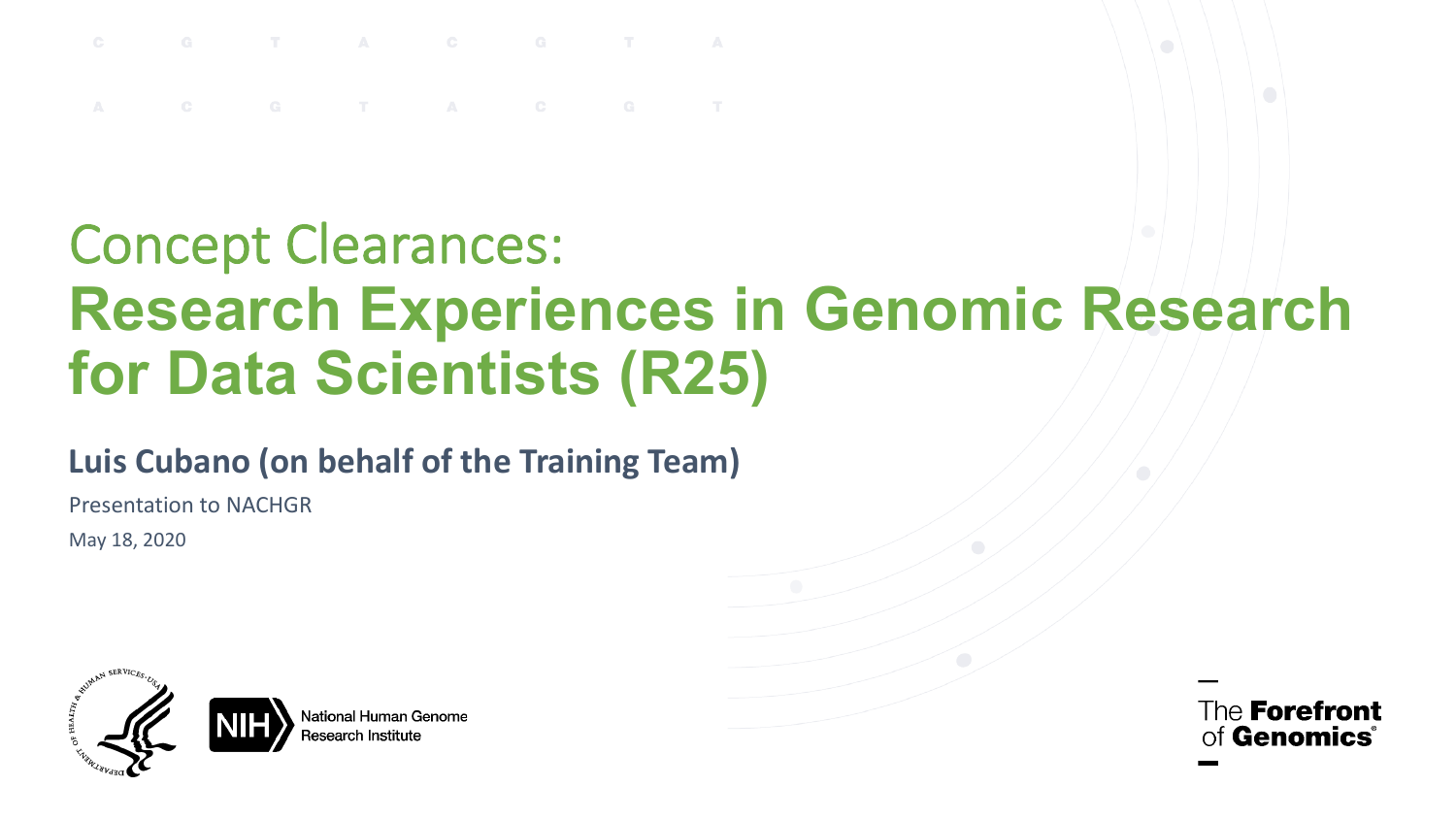# Program Announcement: Research Experiences in Genomic Research for Data Scientists

- **Why?**
	- Data scientists are increasingly working as core members of genomic research teams, but they have limited opportunities to gain the research workforce skills
	- Goal is to increase data scientists' involvement in clinical and basic genomics research
- **Eligibility**
	- Domestic institutions that will create a research education program
	- Individuals to be appointed: Individuals who have completed a master's degree in areas related to data science
	- Data scientists without significant prior experience in genomic research
	- Data scientists not currently supported by research grants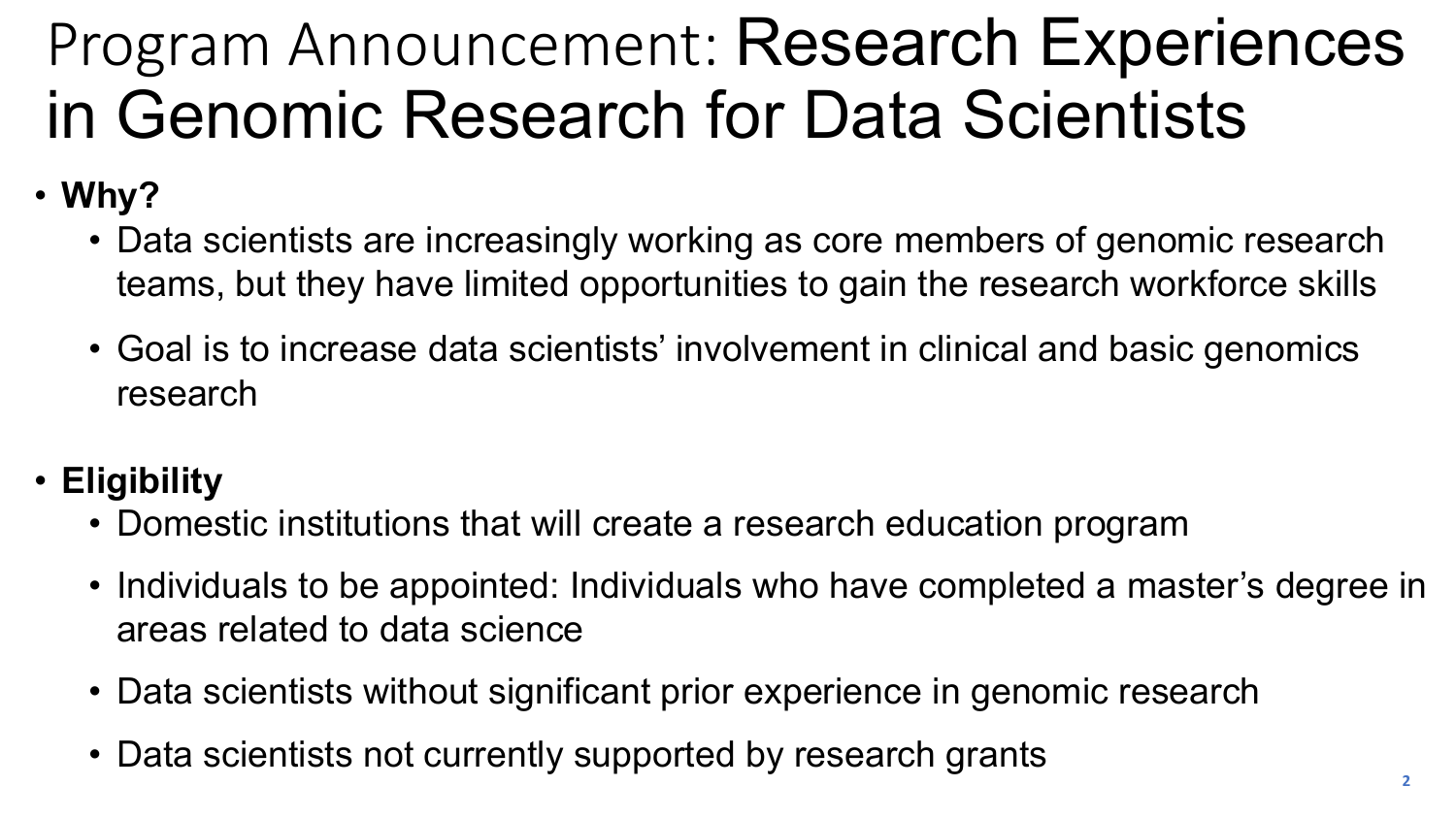# Program Announcement: Research Experiences in Genomic Research for Data Scientists

- **Mechanism of Support:** R25 Research Education Program
	- Personnel Costs
	- Participant Costs
	- Other program-related expenses: Consultant costs, equipment, supplies, travel.
	- Indirect Costs are reimbursed at 8%

### • **Role of Participants in Research Projects**

• Will support participation in the generation, analysis, and dissemination of research data

#### • **Examples of research roles**

- Analyze genomic data using methods optimized for finding phenotypically relevant signals that may be missed during routine statistical analysis
- Build predictive models and data visualization tools to communicate findings with experimentalists and clinicians **3**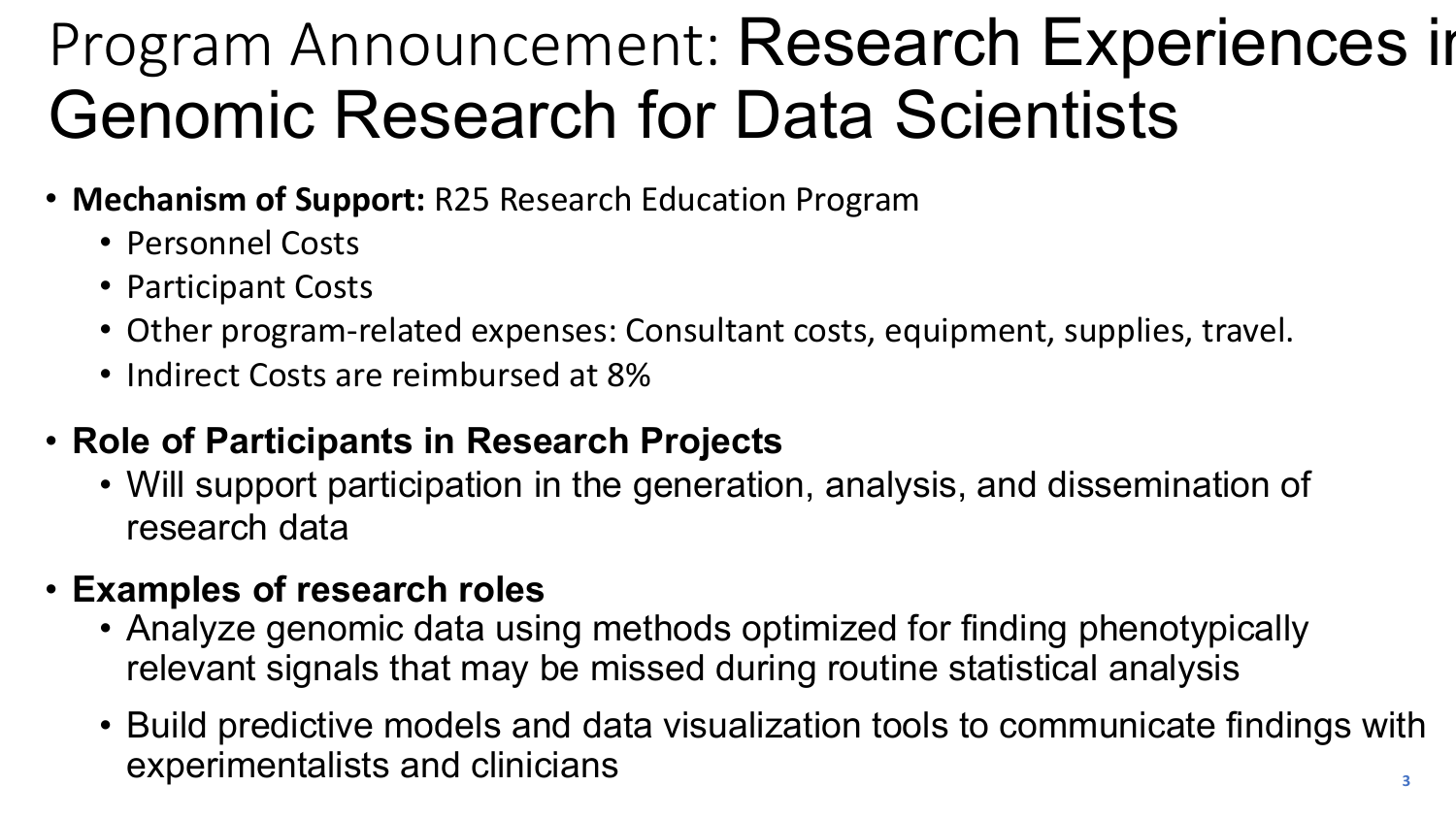### Budget

- **Award Budget:** Limited to \$225,000 total costs per year, which includes 8% in F&A, to support at least two participants
- **Effort:** Participants will be required to devote a minimum of 6 person-months (50% of full-time professional effort)
- **Length of support for participants:** From 6 months up to 24 months
- **Award Project Period:** The institution can request up to 5 years of support for the research education program